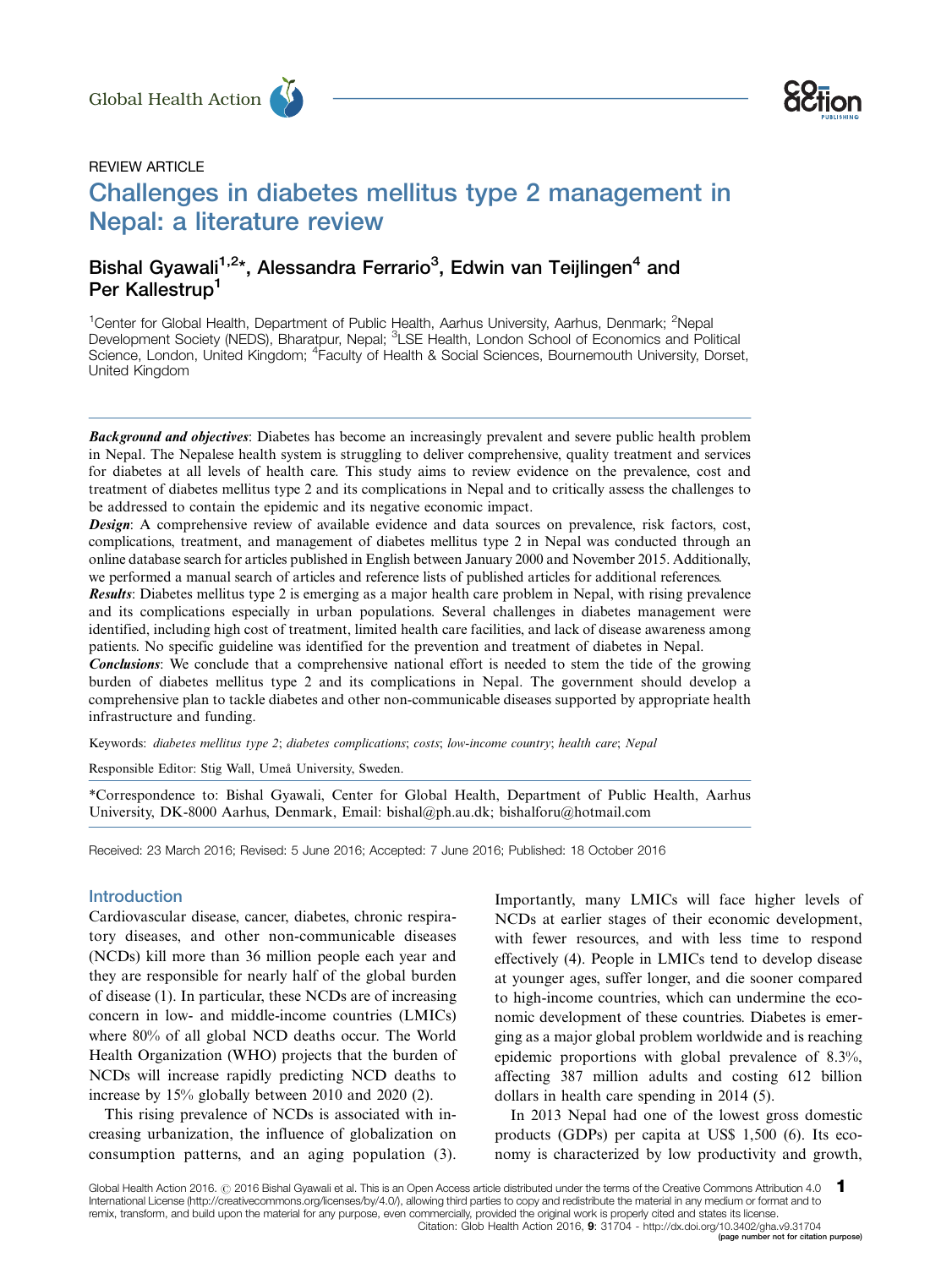making the country heavily dependent on external aid. The total population of Nepal is nearly 27 million with an annual growth rate of 1.6% (7), of which 17% live in cities. Currently, Nepal is the fastest urbanizing country in South Asia (4.9% per year) (8). Poverty remains a serious problem with about a quarter living below the poverty level of US\$ 1.25 per day (9). Although the proportion of people living in poverty has declined from 42 to 25% over the past 15 years, it still remains high in the rural settings, where poverty levels are between 1.8 and 10 times higher than in the cities (10). Life expectancy in Nepal has increased steadily over the past 20 years to 67.9 years for males and 65.5 years for females (11).

Nepal is experiencing an epidemiological transition with a prevalence of NCDs estimated to range from  $31\%$ (12) to 36.5% (13). The four most prevalent NCDs are chronic obstructive pulmonary disease (COPD), cardiovascular disease, diabetes, and cancer (12). NCDs were estimated to account for 60% of all deaths in Nepal in 2014 (14). The projected increase in the burden of NCDs is largely driven by the globalization and urbanization. These determinants in turn contribute to the common chronic disease risk factors of unhealthy diet, inactive lifestyle, harmful use of alcohol, and tobacco use and finally increase the chance of developing hypertension, obesity, and diabetes.

A recent systematic review and meta-analysis showed a prevalence rate of diabetes mellitus type 2 (DMT2) of 8.4% in Nepal (15). Relative to neighbouring countries such as Pakistan, Sri Lanka, and Bangladesh, Nepal has a higher prevalence of DMT2 and impaired glucose tolerance (16). However, this finding about Nepal should be handled with caution as no large-scale studies have been conducted.

The health care system in Nepal is facing several challenges. Most health care facilities are concentrated in urban areas while rural health facilities often lack resources, staff, and infrastructure (17). The country has one of the world's most deprived health systems, with a density of medical doctors, nurses, and midwives of 0.67 per 1,000 population, far less than the WHO's benchmark of 2.3 health care professionals per 1,000 population (18). Nepal's health care deficits are largely attributed to low government spending, unevenly distributed health services, limited affordability, inadequate supply of essential drugs, low awareness of disease and possible treatment, and poor retention of human resources in rural areas (19). Nepal spends only 6% of its GDP on health care (20). Of this, most of the expenditure (about 70%) is private out-of-pocket (21). In view of this high share of out-of-pocket expenditure on health care, the Government of Nepal is working towards universal health coverage in line with the Sustainable Development Goals (SDGs) to provide: 1) universal access to basic

health services, and 2) free essential drugs and diagnostics as part of the New National Health Policy (22). Nepal initiated a free essential health care services (EHCS) programme in 2007, which included a limited range of free care services in the publicly funded primary health care and secondary health care with a limited number of free essential medicines (23).

Treatment and management of diabetes is a major challenge in Nepal, for reasons such as low disease awareness among the population; various socio-cultural factors; educational strategies; and paucity of programmes to detect, manage, and prevent diabetes and its complications (15). Health care professionals and policymakers have to come together to assess the increasing burden of diabetes and design appropriate preventive and management strategies. This study aims to review evidence on the prevalence of DMT2 and its complications, the cost, treatment, and challenges to be addressed to contain the epidemic and its negative economic consequences. To our knowledge, no such study has been carried out. This literature review critically assesses the evidence, and will make recommendations to help improve diabetes management in Nepal.

# **Methods**

A review of available evidence was conducted on PubMed on DMT2 and complications, its associated cost, expenditure, treatment, and prevention in Nepal. We performed a manual search for other articles and additional references from published articles through Google. We also included reports and articles from the WHO (24, 25), the International Diabetes Federation (IDF) (16), the Government of Nepal (26-28), and a conference presentation (29).

A search of the online databases for studies published in English was performed using the keywords: (('diabetes' [Title/Abstract] AND 'NEPAL' [Title/Abstract])) OR (('Diabetes Mellitus' [Mesh] OR 'Diabetes Mellitus, Type 2' [Mesh] AND 'NEPAL' [Mesh])) in PubMed. To ensure the most current and relevant studies, the search was limited to studies published between January 2000 and November 2015. The search was conducted in December 2015. Studies presenting evidence on prevalence, costs, complications, treatment, and prevention were included in the analysis. Studies published in languages other than English were excluded. We also consulted with national NCD experts during literature gathering. If costs datawere reported only in Nepalese Rupee (NPR), we converted the amounts into United States dollar (US\$).

# **Results**

The search strategy yielded 88 papers in PubMed. Then duplicates  $(n=5)$  and irrelevant papers based on title  $(n=54)$  were excluded and seven were excluded after reading the abstract. A further five additional peer-reviewed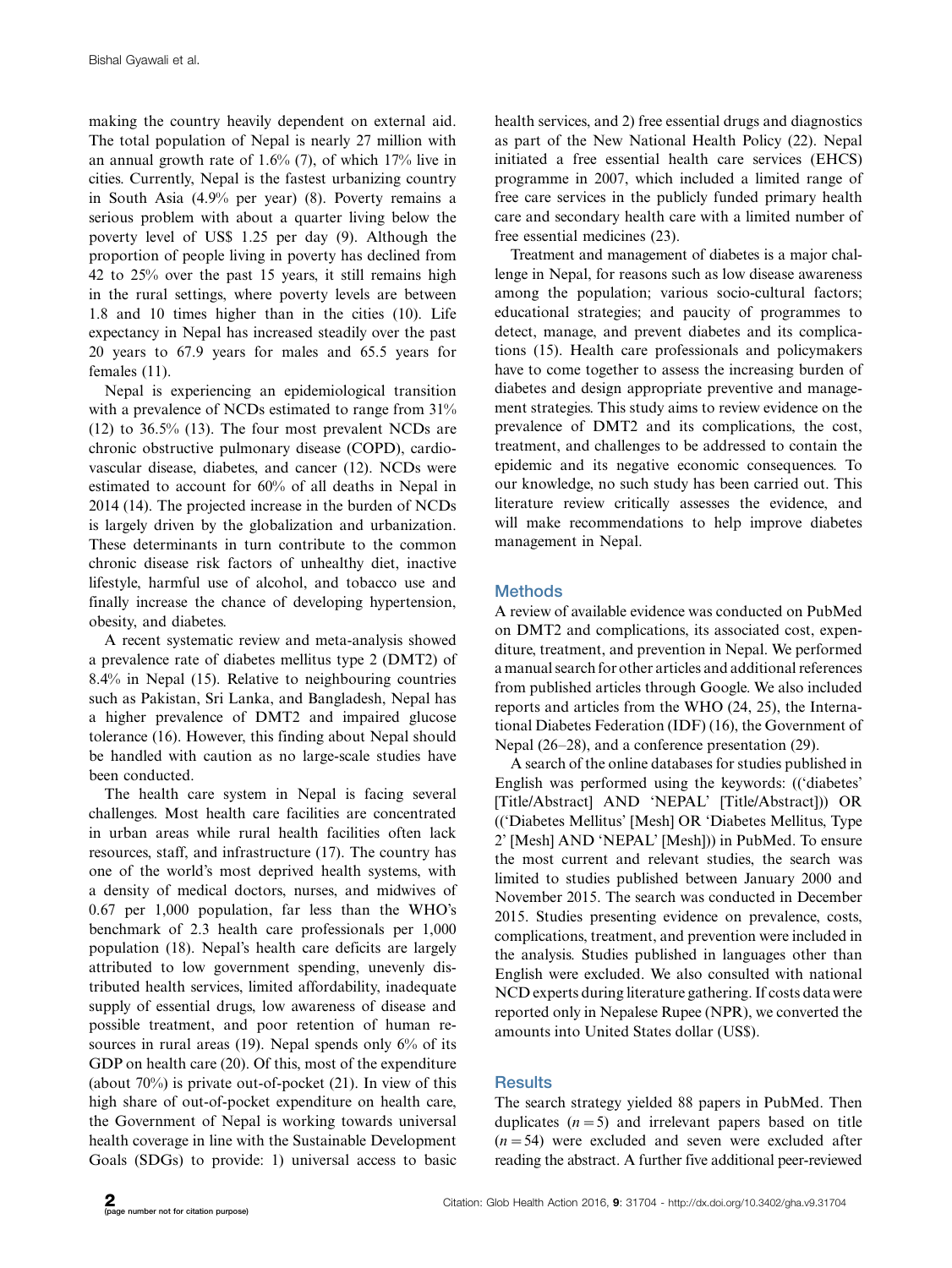papers were identified through Google and seven were identified through reference searching including grey literature and presentations, leaving a total of 34 papers for analysis (Fig. 1). International studies, national surveys, and small cross-sectional surveys on DMT2 in Nepal were included (Table 1). Table 2 summarizes the relevant literature on DMT2.

#### Prevalence of DMT2 and its complications Prevalence

The IDF estimates that the prevalence of DMT2 in Nepal was 4.5% in 2012 and the predicted number of undiagnosed cases in adults was 294 per 1,000 population (16). Various cross-sectional studies reported prevalence of DMT2 in different settings. A study by Shrestha et al. in 2006 reported a prevalence of 19% of DMT2 in urban Nepal (35). This study also reported that 54.4% (53.8% of men and 55.1% of women) were undiagnosed (35),

similar to rates reported elsewhere (32, 36, 37). Compared to rural prevalence, the urban one is high (14.6% of DMT2 among city dwellers in 2003) (32). This study reported a rural prevalence of 2.5%. Yet in a rural study in Nepal, Sasaki et al. reported a much lower prevalence of 0.3% in 2004 (34). Studies reporting prevalence in rural areas show consistently lower prevalence estimates than those studies reporting urban prevalence. Caution is however needed when interpreting the results due to different methodologies applied.

#### Risk factors

Studies reported non-modifiable risk factors for DMT2 including increased age (31, 35, 44), being a woman (32, 35, 36, 44) and altered immunity (38) and several modifiable risk factors such as urban residency (36), higher socio-economic status (36), higher body mass index (BMI) (36), lack of physical activity (44, 51), low



Fig. 1. Flow chart of the study selection process.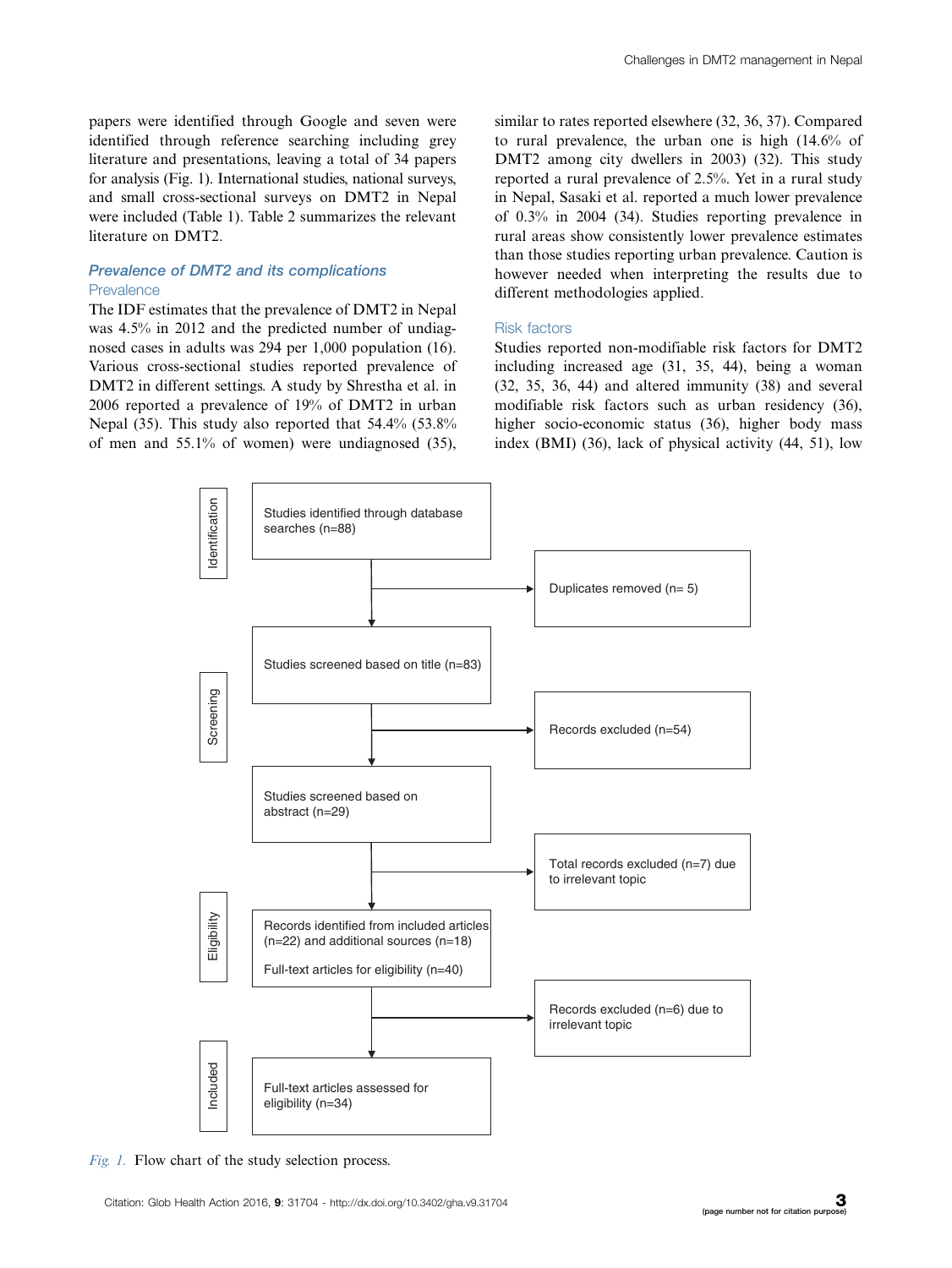# Table 1. List of articles included in the analysis

| Author                               | Title                                                                                                                                                                                                  | Publication<br>year | Reference |
|--------------------------------------|--------------------------------------------------------------------------------------------------------------------------------------------------------------------------------------------------------|---------------------|-----------|
| Baral et al.                         | Evaluation of new WHO diagnostic criteria for diabetes on the prevalence of<br>abnormal glucose tolerance in a heterogeneous Nepali population $-$ the implications                                    | 2000                | (30)      |
| Karki et al.                         | of measuring glycated hemoglobin<br>Prevalence of non-insulin dependent diabetes mellitus in urban areas of eastern<br>Nepal: a hospital based study                                                   | 2000                | (31)      |
| Singh and Bhattarai                  | High prevalence of diabetes and impaired fasting glycaemia in urban Nepal                                                                                                                              | 2003                | (32)      |
| Jha                                  | Cost analysis for management of type-2 diabetes: a case study of rural and urban<br>setting                                                                                                            | 2004                | (33)      |
| Sasaki et al.                        | The prevalence of diabetes mellitus and impaired fasting glucose/glycaemia (IFG) in<br>suburban and rural Nepal-the communities-based cross-sectional study during the<br>democratic movements in 1990 | 2005                | (34)      |
| Shrestha et al.                      | The prevalence of hypertension and diabetes defined by fasting and 2-h plasma<br>glucose criteria in urban Nepal                                                                                       | 2006                | (35)      |
| Mehta et al.                         | Risk factors, associated health problems, reasons for admission and knowledge<br>profile of diabetes patients admitted in BPKIHS                                                                       | 2006                | (36)      |
| Ono et al.                           | The prevalence of type 2 diabetes mellitus and impaired fasting glucose in semi-<br>urban population of Nepal                                                                                          | 2007                | (37)      |
| Kart et al.                          | Lay explanations and self-management of diabetes in Kathmandu, Nepal                                                                                                                                   | 2007                | (38)      |
| Upadhyay et al.                      | Prescribing pattern in diabetic outpatients in a tertiary care teaching hospital in Nepal                                                                                                              | 2007                | (39)      |
| Shrestha et al.                      | Prevalence of and factors associated with diabetic retinopathy among diabetics in<br>Nepal: a hospital based study                                                                                     | 2007                | (40)      |
| Upadhyay et al.                      | Knowledge, attitude and practice about diabetes among diabetes patients in<br>western Nepal                                                                                                            | 2008                | (41)      |
| Paudyal et al.                       | Prevalence of diabetic retinopathy following a community screening for diabetes                                                                                                                        | 2008                | (42)      |
| Chettri and Chapman                  | Prevalence and determinants of diabetes among the elderly population in the<br>Kathmandu Valley of Nepal                                                                                               | 2009                | (43)      |
| Rajbhandari                          | Diabetes in Nepal-future and perspective                                                                                                                                                               | 2010                | (29)      |
| Mehta et al.                         | Hyperglycemia, glucose intolerance, hypertension and socioeconomic position in<br>eastern Nepal                                                                                                        | 2011                | (36)      |
| Sharma et al.                        | Prevalence of hypertension, obesity, diabetes, and metabolic syndrome in Nepal                                                                                                                         | 2011                | (44)      |
| Thapa et al.                         | Demographics and awareness of diabetic retinopathy among diabetic patients<br>attending the vitreo-retinal service at a tertiary eye care center in Nepal                                              | 2012                | (45)      |
| International Diabetes<br>Federation | IDF Diabetes Atlas: country estimates table 2011                                                                                                                                                       | 2012                | (16)      |
| Sharma et al.                        | Community-based screening for chronic kidney disease, hypertension and diabetes<br>in Dharan                                                                                                           | 2013                | (46)      |
| Shrestha et al.                      | Cost of diabetes mellitus care among patients attending selected outpatient clinics                                                                                                                    | 2013                | (47)      |
| Government of Nepal                  | Multisectoral action plan for the prevention and control of non-communicable<br>diseases (2014-2020)                                                                                                   | 2013                | (26)      |
| Prasai                               | A review of studies on Nepal's national free health care programme                                                                                                                                     | 2013                | (28)      |
| Parajuli et al.                      | Factors associated with nonadherence to diet and physical activity among Nepalese<br>type 2 diabetes patients; a cross sectional study                                                                 | 2014                | (48)      |
| Saito et al.                         | Catastrophic household expenditure on health in Nepal: a cross-sectional survey                                                                                                                        | 2014                | (25)      |
| Aryal et al.                         | Non communicable diseases risk factors: STEPS Survey Nepal 2013                                                                                                                                        | 2014                | (24)      |
| Poudel                               | Government expands essential drugs list, focus shifts to non-communicable<br>diseases                                                                                                                  | 2014                | (49)      |
| Poudel                               | Diabetes and endocrinology in Nepal                                                                                                                                                                    | 2014                | (50)      |
| Gautam et al.                        | Diabetes related health knowledge, attitude and practice among diabetic patients in<br>Nepal                                                                                                           | 2015                | (51)      |
| Maskey et al.                        | Hypothyroidism in diabetes mellitus patients in Eastern Nepal                                                                                                                                          | 2015                | (52)      |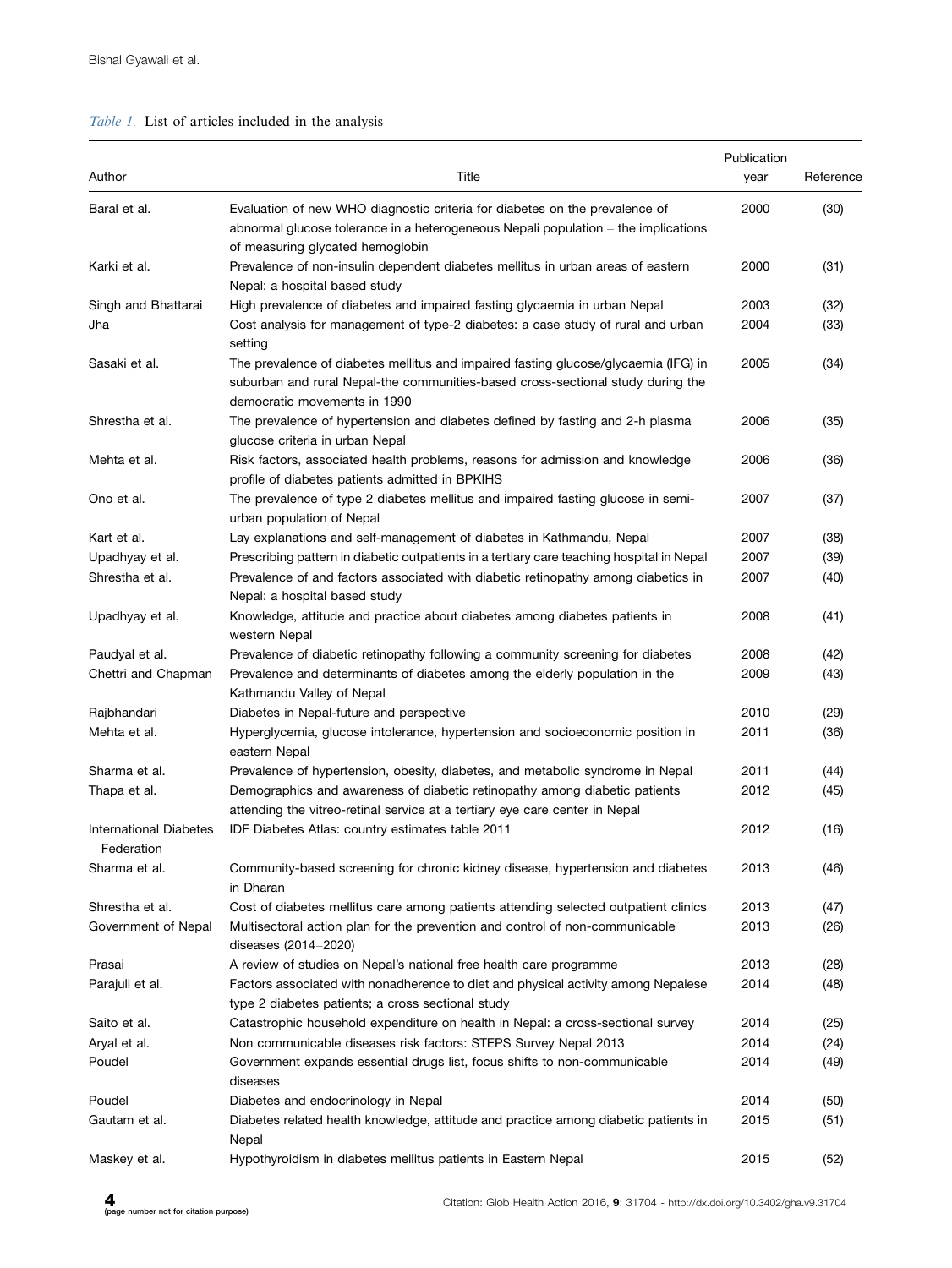#### Table 1 (Continued )

| Author        | Title                                                                                                                                                        | Publication<br>year | Reference |
|---------------|--------------------------------------------------------------------------------------------------------------------------------------------------------------|---------------------|-----------|
| Mishra et al. | Depression and health-related quality of life among patients with type 2 diabetes<br>mellitus: a cross-sectional study in Nepal                              | 2015                | (53)      |
| Joshi et al.  | Illness perception and depressive symptoms among persons with type 2 diabetes<br>mellitus: an analytical cross-sectional study in clinical Settings in Nepal | 2015                | (54)      |
| Aryal et al.  | The burden and determinants of non communicable diseases risk factors in Nepal:<br>findings from a nationwide STEPS survey                                   | 2015                | (27)      |
| Kalra et al.  | Place of sulfonylureas in the management of type 2 diabetes mellitus in South Asia: A<br>consensus statement                                                 | 2015                | (55)      |

education (36), hypertension (35, 36), and disturbed sleep and family history of hypertension (43). A study to explore lay explanations and self-management of diabetes in urban Nepal reported stress or worry, diet or eating habits, heredity, pollution in the environment, and selfcare behaviour as the main causes of DMT2 (38), while another institution-based cross-sectional study reported alcohol and tobacco use as common risk factors for DMT2 (51).

#### Diabetes complications

Diabetes can lead to serious complications and is associated with a range of comorbidities. The literature suggests that the prevalence of complications and comorbid diseases in DMT2 patients were retinopathy (19.3-78%), hypertension (36.7–70.6%), other ocular problems (39%), renal problems (25%), neurological problems (25%), diabetic foot  $(21.4\%)$ , depressive symptoms  $(6.2-54.1\%)$ , gastritis  $(8.5\%)$ , angina  $(5.1\%)$ , and hypothyroidism (4.1%) (Table 3). Evidence shows that diabetes complications can significantly inflate the cost of diabetes in Nepal. It is reported that the total direct cost per year for a patient living with diabetes for 16-20 years of illness was approximately 161% higher than for a patient with a history of DMT2 for 1-5 years (47).

#### Diabetes cost

Few hospital-based studies reported evidence on cost of diabetes in Nepal (Table 4). A study on the cost of 227 diabetic patients at four outpatient private clinics in Kathmandu was conducted in 2010 (47). The mean total

|  | <i>Table 2.</i> Relevant articles on various areas of DMT2 |  |  |  |
|--|------------------------------------------------------------|--|--|--|
|  |                                                            |  |  |  |

cost per visit paid out-of-pocket by patients with diabetes in an outpatient clinic was reported to be US\$ 13.3. The study also reported that the total cost incurred in the treatment and care of diabetes per month was US\$ 40.4 and US\$ 445 per annum. Medicinal costs accounted for the majority (80%) of the total direct cost per visit (US\$ 11). The study concluded that diabetes patients in the private sector of Nepal experience a high cost burden.

In LMICs, the cost of prescription drugs can make up for a substantial proportion of total cost of illness in many chronic diseases including diabetes. A 2007 study on demographic profiles and patterns of drug prescribing among ambulatory patients with diabetes at an urban outpatient pharmacy (OPP) found that the average cost per prescription per visit was US\$ 16.2 (39). The study reported a very large variation in cost among trade names of particular drugs. The study found that anti-diabetic medications constituted 58.9% of the total cost of medications. Among the anti-diabetic medication, insulin was responsible for the highest proportion (41.1%) of the total cost incurred on anti-diabetics followed by biguanides (32.6%). A 2002 study, in both rural and urban Nepal, estimated the median expenditure on diabetes health care to US\$ 76.5 excluding other expenses of a diabetic patient such as for home blood glucose monitor, test strips, lancets, urine sticks, blood pressure measuring equipment, and exercising machines (33). The study also concluded that diabetes is one of the most costly and burdensome NCDs on families and on the health care system.

| Areas of diabetes management      | Number of papers | References                               |
|-----------------------------------|------------------|------------------------------------------|
| Prevalence                        | 12               | $(16, 24, 27, 30-32, 34, 35-37, 44, 46)$ |
| <b>Risk factors</b>               |                  | (31, 35, 36, 38, 43, 44, 51)             |
| Complications                     | 9                | $(35, 36, 39, 40, 42, 45, 52-54)$        |
| Cost                              | 4                | (25, 33, 39, 47)                         |
| Treatment                         | 5                | (26, 33, 41, 49, 55)                     |
| Challenges in diabetes management |                  | (28, 29, 36, 41, 48, 50, 51)             |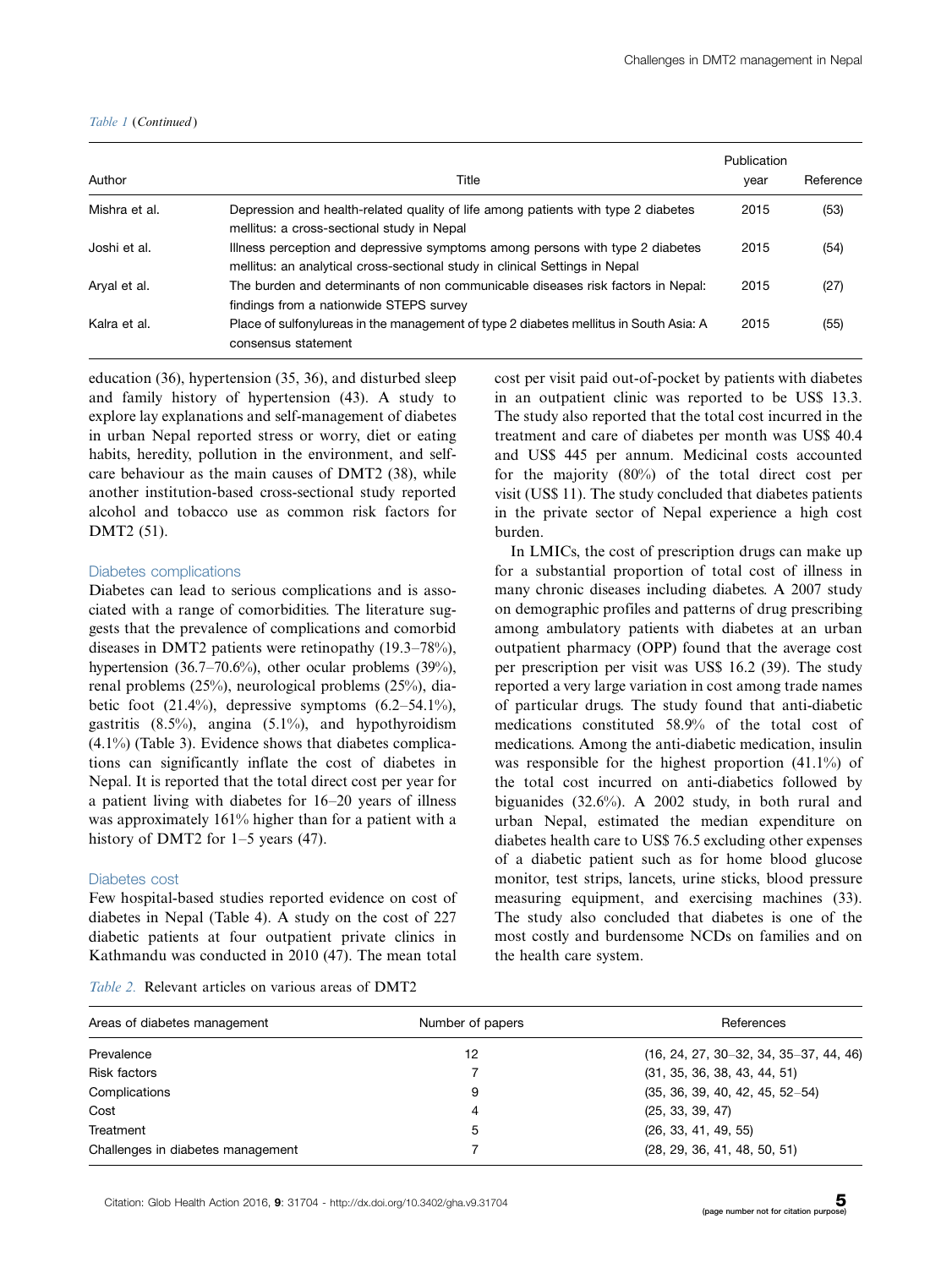# Table 3. Diabetes-related complications

| Estimates            | Study year           | Sample frame and sample                                                                                                                    | Study design                             | Diagnostics                                                          | Reference |
|----------------------|----------------------|--------------------------------------------------------------------------------------------------------------------------------------------|------------------------------------------|----------------------------------------------------------------------|-----------|
| Diabetic retinopathy |                      |                                                                                                                                            |                                          |                                                                      |           |
| 19.3%                | 2008                 | Sample frame: Semi-urban setting<br>Sample: 34 DMT2 patients<br>Mean age: $54.7 \pm 12$ years                                              | Community-based<br>cross-sectional study | Blood samples, ocular<br>examination                                 | (42)      |
| 44.7%                | 2005-2006            | Sample frame: Tertiary eye care centre<br>Sample: 371 DMT2 patients<br>Mean age: $57.4 \pm 12$ years                                       | Hospital-based cross-<br>sectional study | Blood samples, ocular<br>examination                                 | (40)      |
| 78%                  | 2005-2006            | Sample frame: Tertiary eye care centre Hospital-based cross-<br>Sample: 210 DMT2 patients<br>Mean age: $57 + 10.4$ years                   | sectional study                          | Blood samples, ocular<br>examination                                 | (45)      |
| Hypertension         |                      |                                                                                                                                            |                                          |                                                                      |           |
| 70.6%                | 2006                 | Sample frame: outpatient pharmacy<br>(OPP); urban setting<br>Sample: 182 DMT2 patients                                                     | Cross-sectional study                    | NR.                                                                  | (39)      |
| 60.7%                | 2003-2004            | Mean age: $56.9 \pm 12.6$ years<br>Sample frame: Medical units<br>Sample: 310 DMT2 patients<br>60% women, 40% men                          | Hospital-based<br>exploratory study      | NR                                                                   | (36)      |
| 36.7%                | 2001-2002            | Sample frame: Seven wards of<br>metropolitan and sub-metropolitan<br>municipalities<br>Sample: 105 DMT2 patients<br>13.2% women, 11.5% men | Field survey                             | Fasting and 2 h plasma glucose,<br><b>Blood Pressure measurement</b> | (35)      |
| Renal problem        |                      |                                                                                                                                            |                                          |                                                                      |           |
| 25%                  | 2003-2004            | Sample frame: Medical units<br>Sample: 310 DMT2 patients<br>60% women, 40% men                                                             | Hospital-based<br>exploratory study      | NR.                                                                  | (36)      |
|                      | Neurological problem |                                                                                                                                            |                                          |                                                                      |           |
| 25%                  | 2003-2004            | Sample frame: Medical units<br>Sample: 310 DMT2 patients<br>60% women, 40% men                                                             | Hospital-based<br>exploratory study      | ΝR                                                                   | (36)      |
|                      | Other ocular problem |                                                                                                                                            |                                          |                                                                      |           |
| 39%                  | 2003-2004            | Sample frame: Medical units<br>Sample: 310 DMT2 patients<br>60% women, 40% men                                                             | Hospital-based<br>exploratory study      | NR                                                                   | (36)      |
| Diabetes foot        |                      |                                                                                                                                            |                                          |                                                                      |           |
| 21.4%                | 2003-2004            | Sample frame: Medical units<br>Sample: 310 DMT2 patients<br>60% women, 40% men                                                             | Hospital-based<br>exploratory study      | ΝR                                                                   | (36)      |
| Hypothyroidism       |                      |                                                                                                                                            |                                          |                                                                      |           |
| 4.1%                 | 2012-2013            | Sample frame: Urban setting<br>Sample: 271 DMT2 patients                                                                                   | Hospital-based<br>descriptive study      | Thyroid function test                                                | (52)      |
|                      | Depressive symptom   |                                                                                                                                            |                                          |                                                                      |           |
| 54.1%                | 2014                 | Sample frame: Tertiary hospital<br>Sample: 157 DMT2 patients<br>60.5% women, 39.5% men                                                     | Cross-sectional<br>surveys               | PHQ-9 scale                                                          | (53)      |
| 44.1%                | 2013-2014            | Sample frame: Tertiary hospital<br>Sample: 379 DMT2 patients<br>Mean age: $54.8 \pm 10.7$ years                                            | Analytical cross-<br>sectional study     | <b>BDI-II</b> scale                                                  | (54)      |
| 6.2%                 | 2006                 | Sample frame: OPP; urban setting<br>Sample: 182 DMT2 patients<br>Mean age: $56.9 \pm 12.6$                                                 | Cross-sectional study                    | NR.                                                                  | (39)      |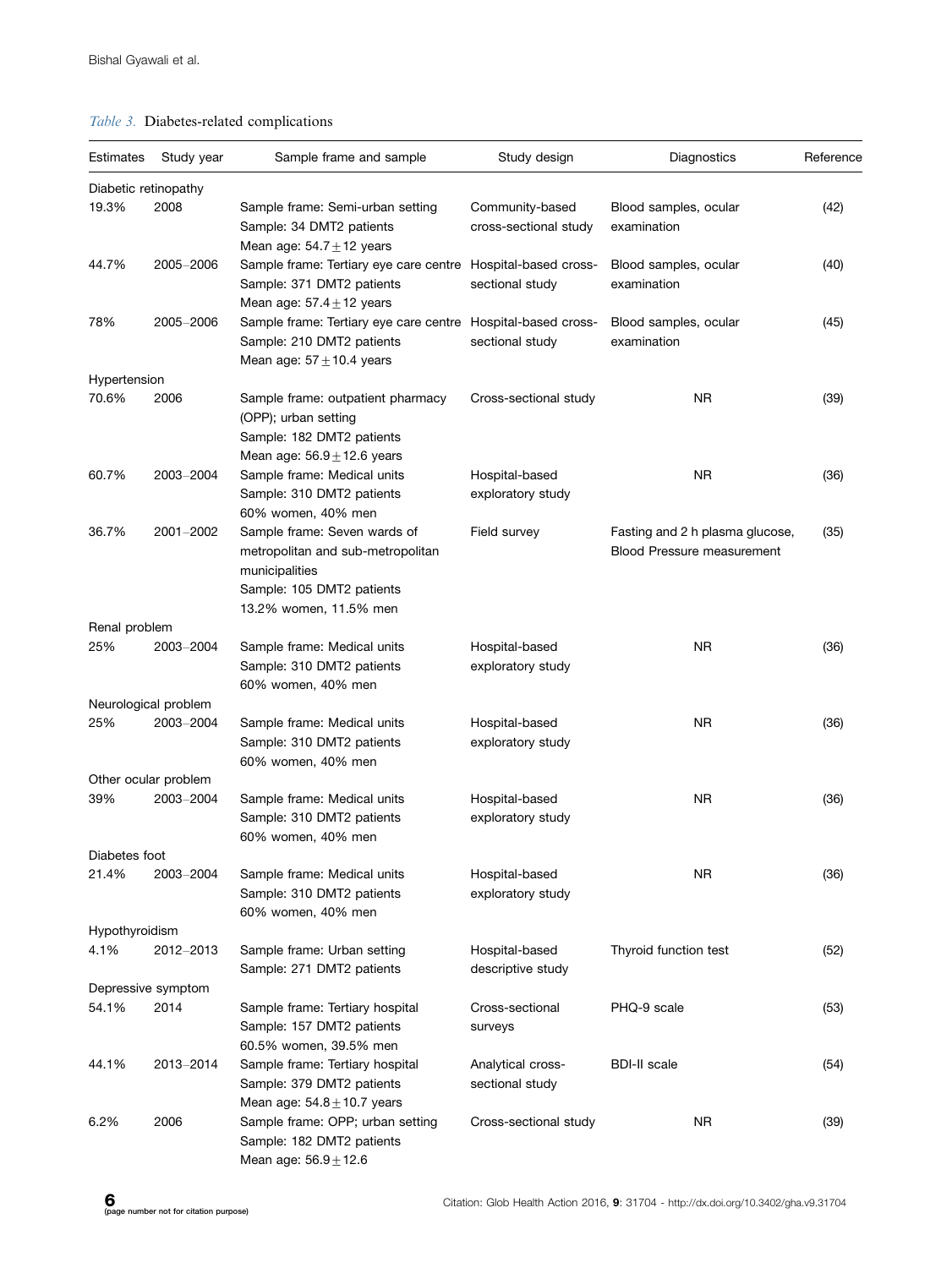|  |  | Table 3 (Continued) |
|--|--|---------------------|
|--|--|---------------------|

| Estimates | Study year | Sample frame and sample                                                                  | Study design          | <b>Diagnostics</b> | Reference |
|-----------|------------|------------------------------------------------------------------------------------------|-----------------------|--------------------|-----------|
| Gastritis |            |                                                                                          |                       |                    |           |
| 8.5%      | 2006       | Sample frame: OPP; urban setting<br>Sample: 182 DMT2 patients<br>Mean age: $56.9 + 12.6$ | Cross-sectional study | NR.                | (39)      |
| Angina    |            |                                                                                          |                       |                    |           |
| 5.1%      | 2006       | Sample frame: OPP; urban setting<br>Sample: 182 DMT2 patients<br>Mean age: $56.9 + 12.6$ | Cross-sectional study | NR.                | (39)      |

 $NR = Not$  Reported.

Health expenditures (including drugs) are largely paid for out-of-pocket in Nepal. A study conducted in 2011- 2012 in Kathmandu provided evidence relating diabetes illnesses to catastrophic out-of-pocket expenditure on health care (25). The study reported that more than one in every seven households experienced catastrophic expenditure on health. It concluded that injuries and major NCDs including diabetes, asthma, and heart disease were frequently associated with catastrophic spending in the poorest household.

#### **Treatment**

National guidelines for diabetes prevention and treatment Currently, there is no specific guideline for the prevention and treatment of DMT2 although the government has recently spearheaded a Multi-sectoral Action Plan on the

Table 4. Cost of diabetes in Nepal

| Source of cost                      | Study<br>year    | Study setting                                                                                                                                                                                        | Amount (NPR)                                                      | Amount (US dollar)                                                                                                                           | Reference |
|-------------------------------------|------------------|------------------------------------------------------------------------------------------------------------------------------------------------------------------------------------------------------|-------------------------------------------------------------------|----------------------------------------------------------------------------------------------------------------------------------------------|-----------|
| Average<br>cost per<br>prescription | 2006             | Sample frame: outpatient pharmacy<br>(OPP); Urban setting<br>Sample: 182 DMT2 patients<br>Study design: cross sectional                                                                              | 1156.2                                                            | 16.2                                                                                                                                         | (39)      |
| Total cost per<br>visit             | 2010             | Sample frame: A public hospital, a<br>private hospital and two polyclinics<br>one each in Kathmandu and Lalitpur<br>Sample: 227 DMT2 patients<br>Study design: cross sectional                       | <b>NR</b>                                                         | Mean cost per patient per visit<br>Public sector: Mean 5.1, SD<br>253, 95% CI 4.3-5.9<br>Private sector: Mean 17.5, SD<br>948.2, CI 15.4-9.6 | (47)      |
| Total cost per<br>month             | 2010             | Sample frame: A public hospital, a<br>private hospital and two polyclinics<br>one each in Kathmandu and Lalitpur<br>Sample: 227 DMT2 patients<br>Study design: cross sectional                       | <b>NR</b>                                                         | Mean cost of illness per patient<br>per month<br>Mean 40.4, SD 2232.7, 95% CI<br>$36.4 - 44.5$                                               | (47)      |
| Total cost per<br>annum             | 2010             | Sample frame: a public hospital, a<br>private hospital and two polyclinics<br>one each in Kathmandu and Lalitpur<br>Sample: 227 DMT2 patients<br>Study design: cross sectional                       | <b>NR</b>                                                         | Mean cost per patient per annum<br>Mean 445.9, SD 27534.9, 95%<br>CI 396.1-495.6                                                             | (47)      |
| Total cost per<br>annum             | $2002 -$<br>2003 | Sample frame: Two sites in Dhulikhel<br>community and Kathmandu's<br>Diabetes clinic; rural and urban<br>setting<br>Sample: 60 DMT2 patients<br>Study design: Prospective<br>observational follow-up | Cost to the health<br>system and the<br>patient per annum<br>5470 | <b>NR</b>                                                                                                                                    | (33)      |

 $NR = Not$  Reported.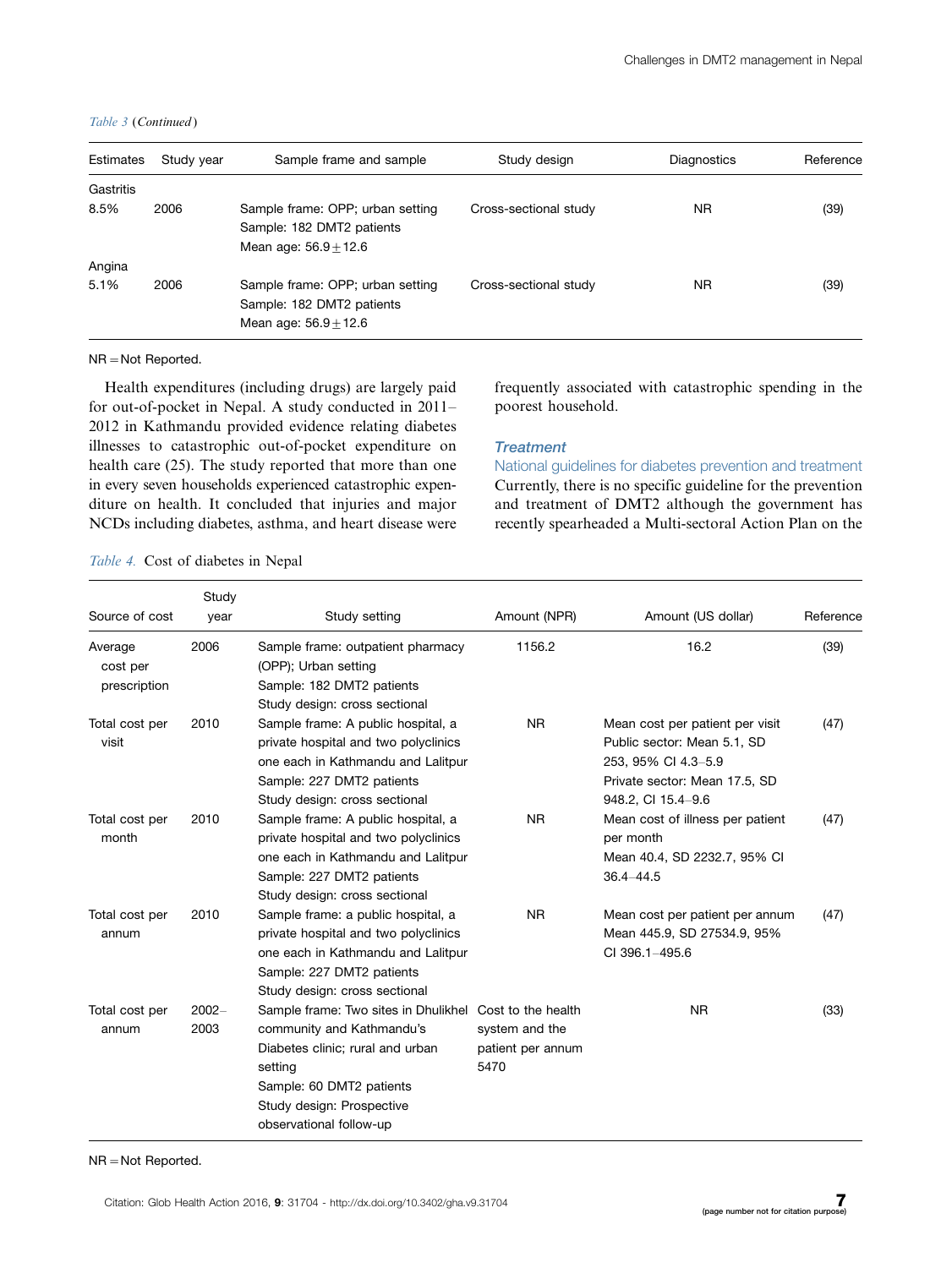'Prevention and Control of NCDs 2014-2020' to reduce preventable morbidity, avoidable disability, and premature mortality as a result of major NCDs (26). The action plan contains broad strategic actions and key milestones to be achieved within a specified time frame such as decreasing the overall mortality of diabetes by 25% and halting the rise in obesity and diabetes by the year 2025, strengthening health system competence particularly primary health care to address major NCDs, and empowering communities and individuals to self-care. Moreover, the plan envisages the adoption of the WHO Package of Essential NCD (PEN) guidelines to screen, diagnose, treat, and refer DMT2 at village, primary health care center (PHCC), and hospital levels. The plan emphasizes on development and implementation of well-structured media campaigns outlining dose, medium and timing of information on NCDs to raise awareness on diabetes, as well as the establishment of baseline information by conducting a burden of disease study including diabetes. At the moment, the government has included medicines of 12 NCDs in the list of essential drugs that are distributed free of charge (49).

#### Access to treatment and medications

Few studies have examined access to essential drugs for diabetes in Nepal. Upadhya et al. in 2007 reported that out of 685 total drugs prescribed at the hospital, 314 (45.8%) were prescribed for treatment of diabetes. Among them, biguanides accounted for 51.3%, followed by sulfonylureas (35.4%), insulin (8.0%), thiazolidinediones (4.8%), meglitinides, and alpha glucosidase inhibitors (0.3%) (39). Metformin, being cheap (and affordable), was the most commonly prescribed drug; 56% of urban patients were treated with sulphonylureas and 46% of rural patients with metformin (33). Essential diabetes drugs such as insulin, metformin, glibenclamide, protamine zinc insulin, and glipizide are included in the national drug list to which all publicly insured patients have access (55).

# Challenges in diabetes management

# Knowledge, attitude, and practice towards diabetes

Patients' lack of knowledge and attitude towards diabetes care can hinder their ability to manage their disease. Published studies on DMT2 knowledge, attitude, and practice (KAP) showed that there is a poor level of KAP about diabetes in Nepal. Attitude was defined as the perception of responsibility towards the disease, and practice was measured by assessing perception of adherence to diabetes self-care recommendations. A 2015 study of 244 diabetes patients in urban Nepal reported that 21.3% had highly insufficient knowledge, 22.5% had insufficient knowledge of diabetes, and 28.3% had poor attitudes (51). Similarly, the level of practice score was also poor at 29.1%. This shows that the potential diabetesrelated literacy was low. Another study conducted in 2014 in a tertiary-level care hospital of urban Nepal showed that half of all 385 DMT2 patients had poor knowledge level about diabetes (48). Upadhya et al. noted a lack of awareness of diabetes even in patients attending hospital in western Nepal who had had the disease for a long time (41). Likewise, a hospital-based study in 2006 found that only few patients with diabetes had good knowledge of causes, curability, treatment modalities, diet, and other aspects of DMT2 (36).

#### Coverage of services

Nepal has a pluralistic health system with different health care facilities, including public and private (56). Public or the government health facilities have a network of subhealth posts, health posts, PHCCs, and district hospitals. Although free health care services are available through government health facilities, the national priority in health care is still the prevention and control of communicable diseases, and maternal and child health services (19). This means the current health care system is not optimally equipped to deal with the double burden of dealing with the 'old' low-income country diseases as well as the new challenges brought on by diabetes and other NCDs. Diabetes management requires long-term followup with continuous access to medication and specialist care; however, diabetes care is not a priority for many health care staff. There is no routine measurement of blood glucose level as most of the reliable governmentowned laboratories are located in the capital city (50). PHCCs often lack blood testing equipment, essential drugs, and diabetes specialists. One study found expired drugs in district hospitals and PHCCs especially in mountain districts as well as these facilities running out of supplies all together (28). Private health facilities, on the other hand, operate in a largely unregulated market (57). The private share of total health expenditure in Nepal is 70%, of which about 85% comes from out-ofpocket payments, indicating a significant involvement of private facilities in health provision (58). It is clear that health care costs put a heavy burden on the poor jeopardizing their access to the health system, as they cannot afford private health care.

Moreover, management of DMT2 and its complications is a formidable challenge to the government owing to lack of appropriate infrastructure and financing scheme required to provide diabetes management services, and inadequate essential drugs coverage (28). There is a lack of government support or subsidy that might result in unaffordable costs. There is inconsistent practice and limited consultations concerning diabetes diagnosis and management among health care providers in Nepal (50). The health system is further moderated by lack of access to a complete multidisciplinary diabetes health care system, lack of centralized data system, lack of quality scientific research in diabetes, and lack of post-graduate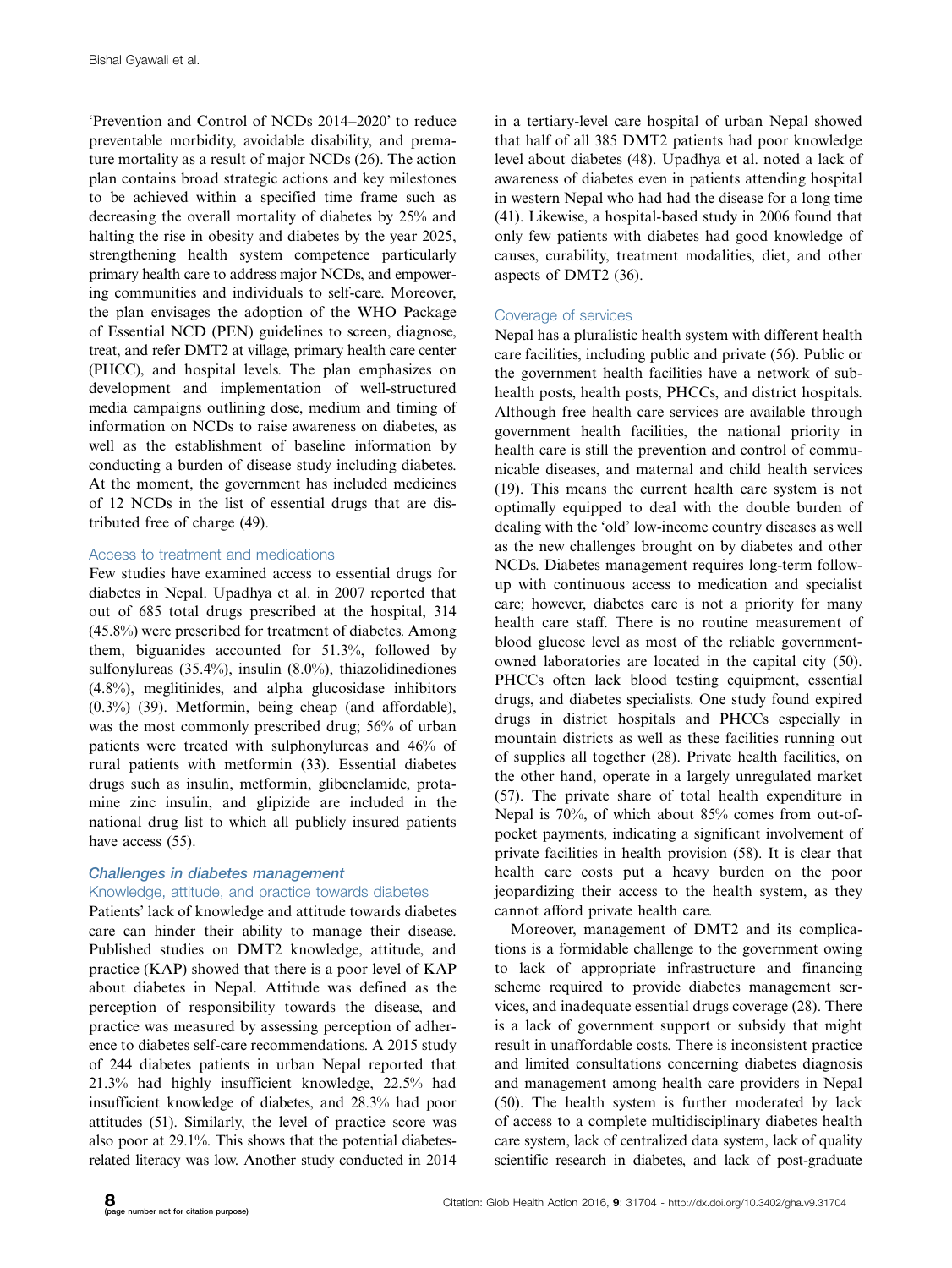courses in diabetes (29). Although primary health care is the backbone of health service delivery, this level of health care does not have preventive and curative services for NCDs. At present, the majority of NCDs services are provided by tertiary-level specialist health institutions, non-government organizations (NGOs), and private sectors, most of which are clustered in urban areas. Organizations such as Nepal Diabetes Association (59) and Astha Nepal (60) are currently organizing public awareness campaigns on diabetes management through free health camps, while another national non-profit network, the Nepal Diabetic Society, is currently working to provide diabetic care to patients (61).

To date, there is still no national screening and prevention programme for diabetes albeit the government has launched the aforementioned Multi-sectoral Action Plan for the prevention and control of NCDs. Moreover, the most common diagnostic methods used are based on glucose criteria such as fasting, postprandial, and random blood glucose levels (29). Recently, the HbA1c test has been endorsed as a diagnostic test in high-income countries, as a superior alternative to glucose-based criteria. There is still controversy about implementation of HbA1c criteria in Nepal due to lack of standardization of the HbA1c measurement methodology and high cost. There are only a few reliable laboratories for glucose measurement and most of these are in the capital and affected by lack of quality control (50).

#### **Discussion**

This systematic review is the first comprehensive analysis on prevalence, risk factors, cost, complications, treatment, and management of diabetes in Nepal to date. Our results show that the country is facing an increasing prevalence of DMT2 and its complications. Moreover, there is marked countrywide variation in DMT2 prevalence, with one study reporting nearly one in five affected in urban Nepal (35) and as low as 0.3% in rural Nepal (34).

According to the Sixth Edition of the IDFAtlas (2013), the national diabetes prevalence of Nepal was 4.5% of the adult population between 20 and 79 years of age (16). The 2015 edition of the IDF Atlas, which was published after we completed our study, updated the national estimate to 3.3% (62). The difference in prevalence estimates in different settings could be due to differences in which the analytic populations were defined. For instance, the IDF estimate takes into account both the urban and the rural populations. Furthermore, the comparison of these figures should be done with caution due to differences in methodology such as different diagnostic criteria used, different methods adopted, how representative samples are, and the varying time periods in which the studies have been performed.

In addition, there is rapid urbanization and the internal migration from rural to urban areas has contributed to the increasing rates of DMT2 (15). Despite an increased burden of disease, there has been minimal effort with regard to its prevention and control in Nepal. Meanwhile, the health care system of Nepal is faced with profound challenges including inequity in health care access, scarcity of resources, insufficient and untrained human resources, and financial sustainability (50, 63). Therefore, there is an immediate need to develop a comprehensive and integrated strategy involving planning, action, and implementation from the government and all stakeholders to address the burden of diabetes and control its modifiable risk factors. The strategic plan should focus on building and strengthening the primary health care network with an emphasis on disease screening, prevention, risk-factor control, and health promotion.

Our review found that patients' lack of knowledge about diabetes care limiting patients' ability to improve diabetes control through self-management (41, 48, 51). There is also lack of public awareness regarding diabetes especially in remote places where medical services are poor (31). Therefore, Nepal needs to encompass strategies to reach out to the general population to spread awareness of the disease and its complications as well as educate and reach out to diabetes patients to improve outcomes. Educational programmes must be simultaneously planned to educate and sensitize various stakeholders in diabetes management.

The economic burden of diabetes is enormous (47). Diabetes is costly because of its chronic nature, the severity of its complications, and the modalities required to control them. Consequently, people have frequent and intensive encounters with the health system such as higher use of hospital inpatient care, outpatient visits, emergency visits, and prescription drugs. Moreover, the out-of-pocket expenses associated with diabetes remain a barrier to the prevention of diabetes-related complications in Nepal. As a result, diabetic patients tend to forgo appropriate management due to unaffordable cost of the treatment (41). This calls for more innovative ways of financing health care for chronic NCDs in Nepal. There is also a great variation in cost of prescription drugs used to treat diabetes in Nepal, as found in India (64) and elsewhere (65). One tool to decrease the prescription cost is to prescribe less-expensive trade names provided that the quality of the alternative is good. People with diabetes may sometimes need to take two or three different pills at a time. In this case, combination medications - one tablet that contains two or more types of medications combined - may also offer substantially more benefits, help increasing compliance and, depending on the market price, potentially even be cost saving (66).

Studies focusing on access to diabetes care and treatment are very limited in Nepal. However, one study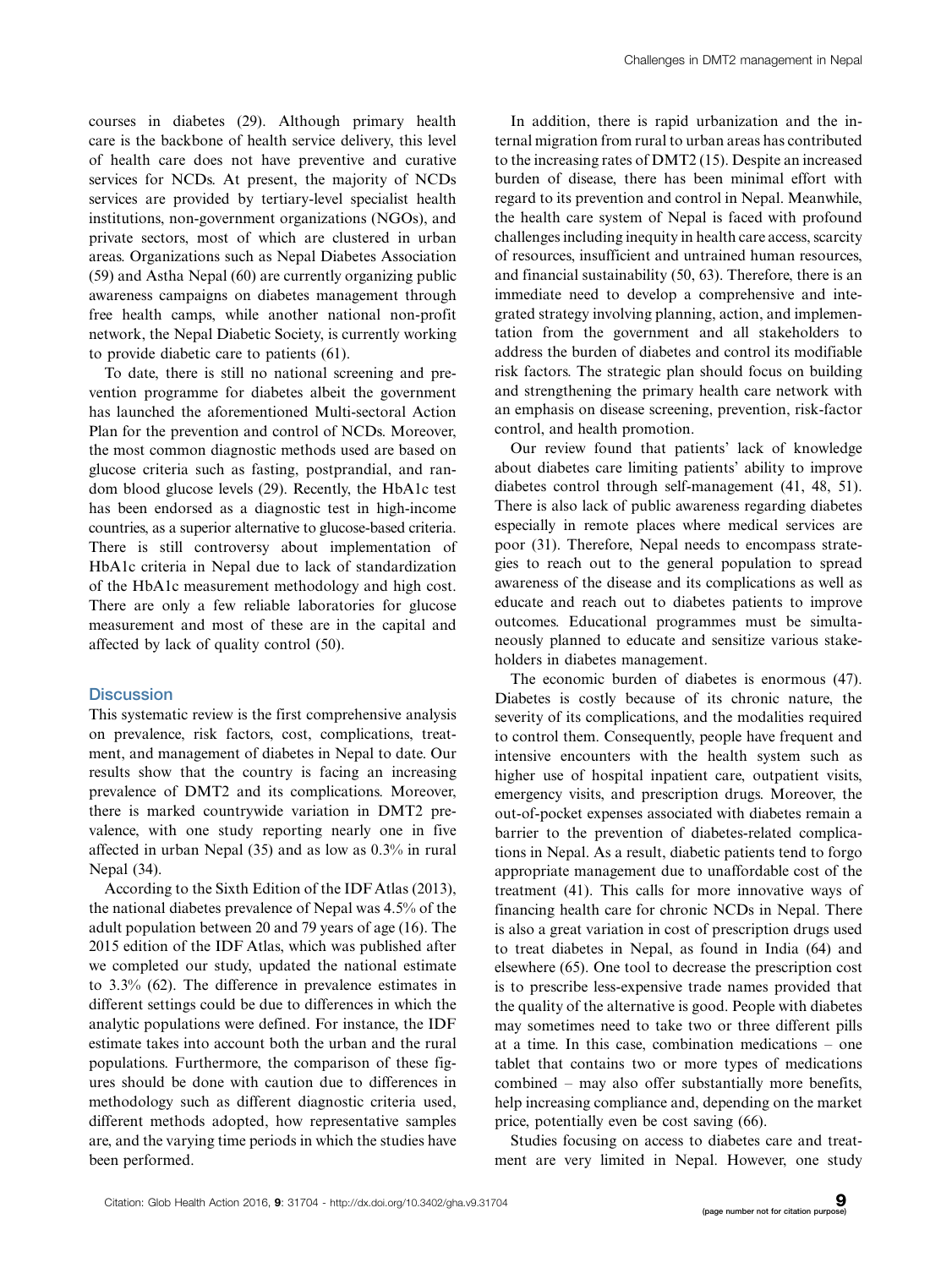showed that patients' adherence to diabetes care and treatment was higher among those who were nearer to hospital (48). Patients who were nearer had more frequent visits to the health care provider, with better follow-up than those who were far. Thus diabetes care and treatment can be affected by the availability and cost of screening tools, especially among less informed populations (38). Furthermore, in Nepal the availability of free essential medicines, including diabetes was poor in rural public hospitals (28). There was also variation in prices of medications in urban and rural areas, which might result in poor adherence to diabetes medications (33, 55). Policymakers should take a broader view that encompasses barriers to access to care and treatment. Screening of those at increased risk and treatment of symptomatic patients should be in place in all health care settings. Health systems need to guarantee equitable access to medicines and technologies, which are of assured quality, safety, efficacy, and cost-effectiveness and ensure that these are used in an evidence-based and cost-effective manner (67).

The high levels of illness associated with diabetes and other NCDs have compelled the Government of Nepal to take actions on NCDs or make them a priority. The Multi-sectoral Action Plan on the Prevention and Control of NCDs 2014-2020 (26) offers opportunities for improving care for diabetes through provisions at the primary levels of health care. The government's initiative of including NCDs drugs (68) and more recently increasing the types of NCDs drugs on the free essential drugs list (69) is one of the important steps to integration at primary health care level to deliver health services costeffectively and efficiently. Moreover, the government has recently drafted the New National Health Sector Programme III for the period 2015-2020, which focuses on strengthening the primary care system through early treatment of NCDs, including diabetes in both urban and rural settings. Despite this, recent initiative challenges remain. The growing problem of NCDs including diabetes requires the input and influence of all sectors of societies, including local communities, who play an enormous role in bringing changes in attitudes towards health and lifestyle (70). However, there is lack of experience with community-based prevention for diabetes in the policy. Health care in general and diabetes in particular are very heavily dependent on adequate infrastructure and funding. Government funding for preventive health programmes remains too low to effectively respond to the growing burden of diabetes. Innovative financing mechanisms should be explored for generating funds for diabetes prevention and control.

Our study is limited to the selected database source and English-language literature, and this might have missed some relevant articles. Most of the available diabetes studies in Nepal were institution-based and

urban-focused, leaving a rural research information gap. Moreover, our study included only those studies that were available via electronic media, which could have resulted in the exclusion of studies available in a paperbased format. Nevertheless, with consideration of these limitations, this review provides a better understanding of prevalence, cost, and treatment of DMT2 and its complications in Nepal and identifies the challenges to be addressed to contain the epidemic.

#### **Conclusions**

DMT2 is emerging as a major health care problem in Nepal, with rising prevalence and its complications especially in urban populations. Diabetes prevalence was associated with various modifiable and non-modifiable risk factors. Nepal faces several challenges in diabetes management, including limited health care facilities, high cost of treatment, lack of disease awareness among patients, and lack of specific guidelines for the prevention and treatment of diabetes. Diabetes treatment and prevention efforts were further impeded by the country's health system that places a higher priority on communicable diseases and maternal and child health services and by a private health system focused on curative medicine. There is an urgent need to strengthen the health system so as to enable it to effectively face the challenges posed by diabetes and other NCDs. Preventive strategies must take into account the growing prevalence of risk factors associated to these diseases. Given the magnitude and complexity of the diabetes burden, there is an immediate need for a broad-based approach, and involvement of relevant stakeholders from the government, civil society, and the private sector for early detection and primary and secondary prevention of diabetes and its complications. The government should develop a comprehensive action plan to tackle diabetes and other NCDs with clear responsibilities, a monitoring plan backed by the necessary funds for public awareness about risk reduction behaviours, and availability of essential medicines to all sectors of community.

# Authors' contributions

BG designed the study. BG and AF conducted the systematic literature review. BG wrote the first draft. All authors contributed in re-drafting the manuscript, literature review, and interpretation of the findings. All the authors have approved the final version of the manuscript before submission.

# Acknowledgements

The authors would like to thank Associate Professor Abhinav Vaidya from Department of Community Medicine of Kathmandu Medical College for providing comments on the draft manuscript as well as the anonymous reviewers for Global Health Action for their comments on our initial submission.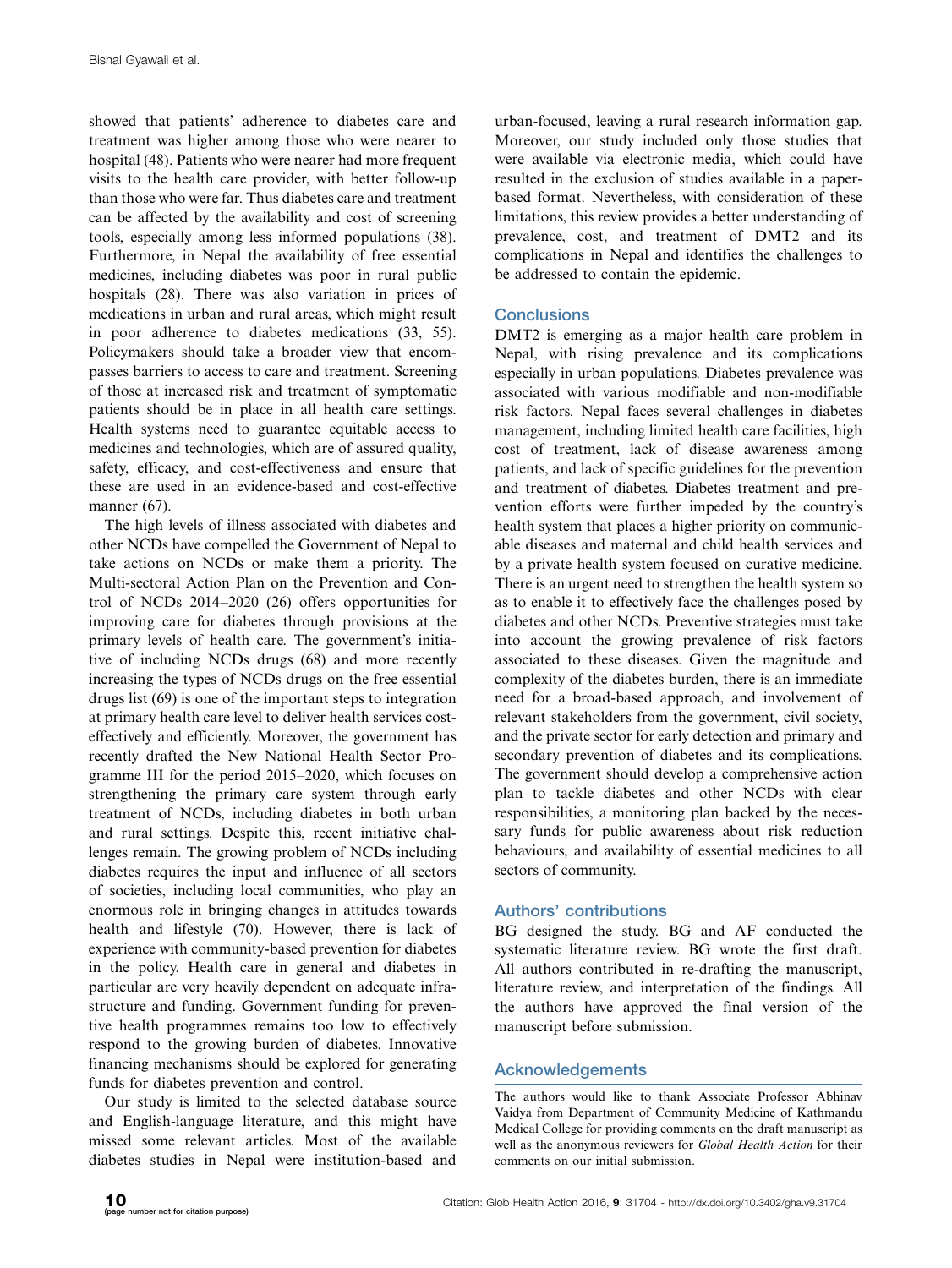# Conflict of interest and funding

All the authors declare no conflict of interest and there was no funding study. The authors received no direct funding. This review forms a part of the research work towards a PhD degree (BG) at Aarhus University funded by university scholarships.

#### Paper context

Diabetes mellitus type 2 has emerged as a major health care problem in Nepal. This low-income country faces several challenges in diabetes management due to a rising prevalence and its complications, cost of treatment, limited health care facilities, lack of disease awareness among patients, and lack of specific guidelines for the prevention and treatment of diabetes. The government should develop a comprehensive plan to tackle diabetes and other non-communicable diseases supported by appropriate health infrastructure and funding.

#### **References**

- 1. Non communicable diseases fact sheet. 2015. Available from: <http://www.who.int/mediacentre/factsheets/fs355/en/> [cited 29 December 2015].
- 2. The global status on non-communicable diseases: a new WHO report. 2011. Available from: [http://www.who.int/nmh/](http://www.who.int/nmh/publications/ncd_report_full_en.pdf) [publications/ncd\\_report\\_full\\_en.pdf](http://www.who.int/nmh/publications/ncd_report_full_en.pdf) [cited 29 December 2015].
- 3. Miranda JJ, Kinra S, Casas JP, Smith GD, Ebrahim S. Noncommunicable diseases in low- and middle-income countries: context, determinants and health policy. Trop Med Int Health 2008; 13: 1225-34.
- 4. The growing danger of non-communicable diseases acting now to reverse course. 2011. Available from: [http://siteresources.](http://siteresources.worldbank.org/HEALTHNUTRITIONANDPOPULATION/Resources/Peer-Reviewed-Publications/WBDeepeningCrisis.pdf) [worldbank.org/HEALTHNUTRITIONANDPOPULATION/](http://siteresources.worldbank.org/HEALTHNUTRITIONANDPOPULATION/Resources/Peer-Reviewed-Publications/WBDeepeningCrisis.pdf) [Resources/Peer-Reviewed-Publications/WBDeepeningCrisis.pdf](http://siteresources.worldbank.org/HEALTHNUTRITIONANDPOPULATION/Resources/Peer-Reviewed-Publications/WBDeepeningCrisis.pdf) [cited 29 December 2015].
- 5. Diabetes atlas sixth edition poster update 2014. Brussels, Belgium: International Diabetes Federation; 2014.
- 6. Nepal GDP-per capita (PPP). 2015. Available from: [http://www.](http://www.indexmundi.com/nepal/gdp_per_capita_(ppp).html) [indexmundi.com/nepal/gdp\\_per\\_capita\\_\(ppp\)](http://www.indexmundi.com/nepal/gdp_per_capita_(ppp).html).html [cited 29 February 2016].
- 7. CBS (2011). National population and housing census 2011 (national report). Kathmandu, Nepal: Central Bureau of Statistics.
- 8. World Bank (2013). Urban growth and spatial transition: an initial assessment. Washington, DC: World Bank.
- 9. CBS (2011). Nepal Living Standards Survey 2010-2011, NLSS Third. Kathmandu, Nepal: Central Bureau of Statistics, Government of Nepal.
- 10. World development indicators. The World Bank; 2013. Available from:<http://data.worldbank.org/country/nepal> [cited 30 December 2015].
- 11. CBS (2014). Statistical pocket book of Nepal. Kathmandu, Nepal: Central Bureau of Statistics.
- 12. Bhandari GP, Angdembe MR, Dhimal M, Neupane S, Bhusal C. State of non-communicable diseases in Nepal. BMC Public Health 2014; 14: 1-9.
- 13. Bhandari G, Neupane S, Ghimire U, Khanal A. Prevalence of non communicable disease in Nepal. Kathmandu: Nepal Health Research Council; 2010.
- 14. WHO (2014). Noncommunicable diseases (NCD) country profiles, 2014. Available from: [http://www.who.int/nmh/countries/](http://www.who.int/nmh/countries/npl_en.pdf) [npl\\_en.pdf](http://www.who.int/nmh/countries/npl_en.pdf) [cited 3 February 2016].
- 15. Gyawali B, Sharma R, Neupane D, Mishra SR, van Teijlingen E, Kallestrup P. Prevalence of type 2 diabetes in Nepal: a systematic review and meta-analysis from 2000 to 2014. Glob Health Action 2015; 8: 29088, doi: [http://dx.doi.org/10.3402/](http://dx.doi.org/10.3402/gha.v8.29088) [gha.v8.29088](http://dx.doi.org/10.3402/gha.v8.29088)
- 16. IDF Diabetes Atlas: country estimates table 2011. 2012. Available from:<http://www.idf.org/sites/default/> [cited 16 December 2015].
- 17. Society for Local Integrated Development Nepal (SOLID Nepal), Merlin Nepal (2012). Barriers to effective policy implementation and management of human resources for health in Nepal. Kathmandu, Nepal: SOLID Nepal.
- 18. Ministry of Health & Population (MoHP), Nepal Health Sector Support Programme. Human resources for health Nepal Country Profile. Kathmandu: MoHP; 2013.
- 19. Dhitali SM, Arjun K. Dealing with the burden of hypertension in Nepal: current status, challenges and health system issues. Reg Health Forum. 2013; 17(1): 44-52.
- 20. World Health Organization (2015). Global health expenditure database. Available from: [http://apps.who.int/nha/database/](http://apps.who.int/nha/database/ViewData/Indicators/en) [ViewData/Indicators/en](http://apps.who.int/nha/database/ViewData/Indicators/en) [cited 4 February 2016].
- 21. World Bank. Out-of-pocket health expenditure (% of private expenditure on health). Available from: [http://data.worldbank.](http://data.worldbank.org/indicator/SH.XPD.OOPC.ZS/countries) [org/indicator/SH.XPD.OOPC.ZS/countries](http://data.worldbank.org/indicator/SH.XPD.OOPC.ZS/countries) [cited 14 December 2015].
- 22. Ministry of Health and Population (2014). New national health policy. Kathmandu, Nepal: Ministry of Health and Population.
- 23. Adhikari S. An evaluation of Nepal's free health care scheme: evidence from a quasi-experimental design. Soc Sci Res Net 2013. doi:<http://dx.doi.org/10.2139/ssrn.2289344>
- 24. Aryal KK, Neupane S, Mehata S, Vaidya A, Singh S, Paulin F. Non communicable diseases risk factors: STEPS Survey Nepal 2013. Kathmandu, Nepal: Nepal Health Research Council; 2014.
- 25. Saito E, Gilmour S, Rahman MM, Gautam GS, Shrestha PK, Shibuya K. Catastrophic household expenditure on health in Nepal: a cross-sectional survey. Bull World Health Organ 2014; 92: 760-7.
- 26. Government of Nepal (2013). Multisectoral action plan for the prevention and control of non-communicable diseases (2014- 2020). Kathmandu, Nepal: Government of Nepal.
- 27. Aryal KK, Mehata S, Neupane S, Vaidya A, Dhimal M, Dhakal P, et al. The burden and determinants of non communicable diseases risk factors in Nepal: findings from a nationwide STEPS survey. PLoS One 2015; 10: e0134834.
- 28. Prasai DP. A review of studies on Nepal's national free health care programme. Kathmandu, Nepal: Primary Health Care Revitalization Division, Department of Health Services, Ministry of Health and Population, Nepal; 2013.
- 29. Rajbhandari S. Diabetes in Nepal-future and perspective. Power-Point presentation; 2010. Available from: [http://www.diabetes](http://www.diabetes-nepal.org/For_Professionals/C2010/EASDADA%20presentation%202010/01%20Rajbhandari%20(Nepal).pdf)[nepal.org/For\\_Professsionals/C2010/EASDADA presentation](http://www.diabetes-nepal.org/For_Professionals/C2010/EASDADA%20presentation%202010/01%20Rajbhandari%20(Nepal).pdf) [2010/01 Rajbhandari \(Nepal\).pdf](http://www.diabetes-nepal.org/For_Professionals/C2010/EASDADA%20presentation%202010/01%20Rajbhandari%20(Nepal).pdf) [cited 20 December 2015].
- 30. Baral N, Koner BC, Karki P, Ramaprasad C, Lamsal M, Koirala S. Evaluation of new WHO diagnostic criteria for diabetes on the prevalence of abnormal glucose tolerance in a heterogeneous Nepali population-the implications of measuring glycated hemoglobin. Singapore Med J 2000; 41: 264-7.
- 31. Karki P, Baral N, Lamsal M, Rijal S, Koner BC, Dhungel S, et al. Prevalence of non-insulin dependent diabetes mellitus in urban areas of eastern Nepal: a hospital based study. Southeast Asian J Trop Med Public Health 2000; 31: 163-6.
- 32. Singh DL, Bhattarai MD. High prevalence of diabetes and impaired fasting glycaemia in urban Nepal. Diabet Med 2003; 20: 170-1.